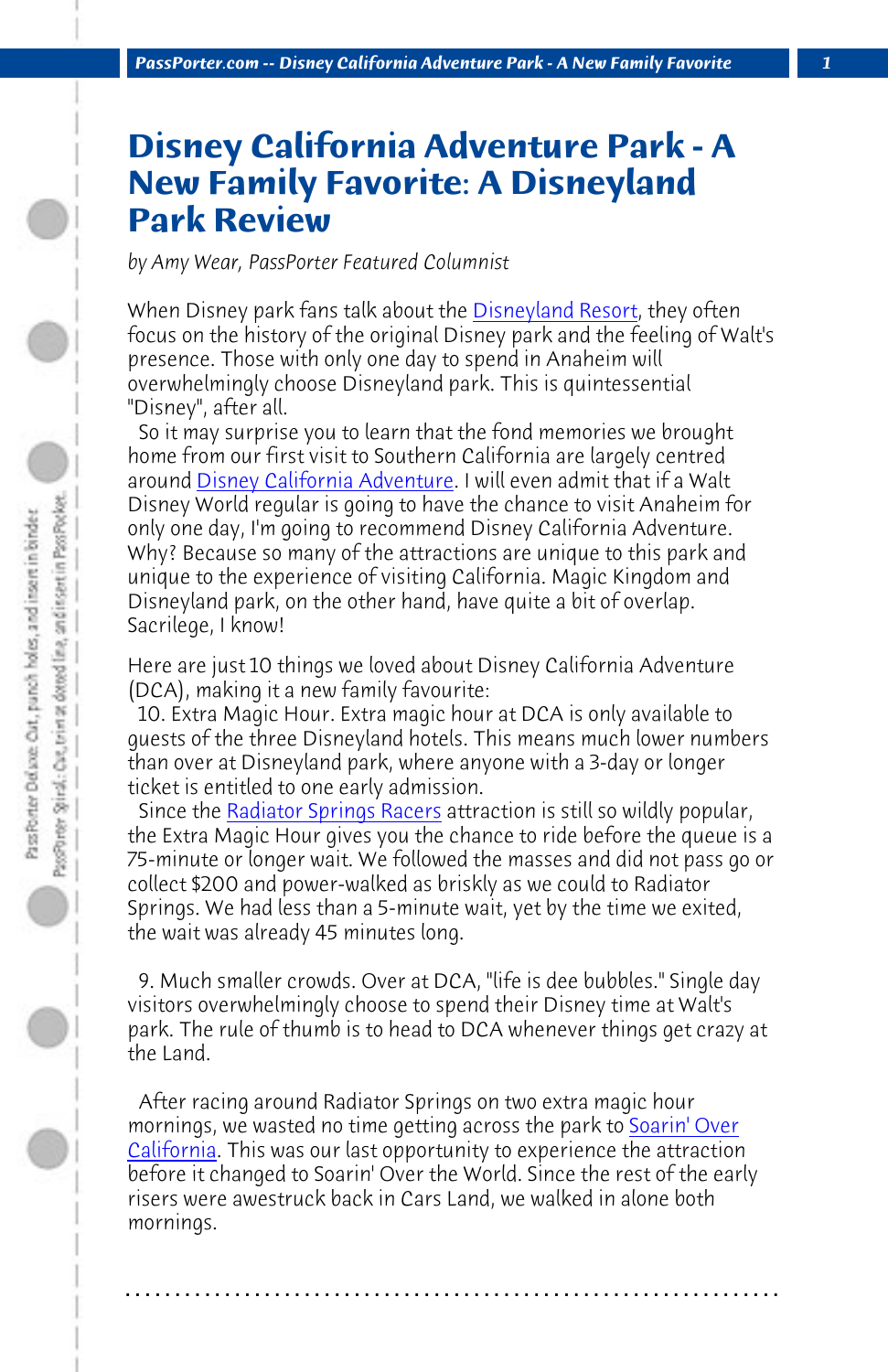*Pa[ssPorter.com -- Disney C](http://www.passporter.com/disney-california-adventure/attractions/901/mickeys-fun-wheel)alifornia Adventure Park - A New Family Favorite (continued)2* 

8. Paradise Pier. The masses tend not to migrate over to the Paradise Pier area until late morning. The tried and true strategy of getting to a Disney park early to enjoy several rides before there is any line AC[TUALLY WORKS h](http://www.passporter.com/disney-california-adventure/attractions/929/grizzly-river-run)ere, when it did not work for us at Disneyland park.

 Being used to the long lines in Fantasyland at Magic Kingdom, it was shocking to us to be able to walk right on **The Little Mermaid: Ariel's** Undersea adventure. Equally shocking was the short line for Toy Story Midway Mania.

 7. [California Screamin'. Th](http://www.passporter.com/disney-california-adventure/attractions/902/silly-symphony-swings)e coaster lives up to its name. I wasn't leaving California without riding this one. It seems that most people aren't aware of the single rider line. I walked on right away, even when the standby line was 45 minutes long. I even rode it twice in a row so my pe[eps could ta](http://www.passporter.com/disney-california-adventure/land/32/cars-land)ke photos the second time.

 6. Mickey's Fun Wheel (Non-swinging gondolas). This Ferris wheel is a sight to behold at 150 feet high. It offers breathtaking views from the [top and a great chance to snap photos. I only wish we had a chance to](http://www.passporter.com/articles/10-reasons-to-love-cars-land.php) ride at night when it is all lit up. The key here for all ages to enjoy is to get in the non-swingi[ng gondola lin](http://www.passporter.com/disney-california-adventure/dining/1376/flos-v8-cafe)e. Otherwise, you will be in a nauseating gondola that swings back and forth as you ride.

 5. Grizzly River Run. The Grizzly River Run is Anaheim's answer to Kali River Rapids at Animal Kingdom. Some say it has more thrilling drops than Kali River Rapids. We timed it perfectly, riding on a warm day, just before our planned afternoon pool break back at the Disneyland Hotel. We enjoyed getting absolutely drenched under these circumstances, but would not opt to ride on a cooler day.

 4. [Silly Symphony Swings. I](http://www.passporter.com/disney-california-adventure/attractions/882/radiator-springs-racers)'ve always been a big fan of swings and this attraction did not disappoint. The double swing option for children between 40 and 48 inches tall is perfect for parents and kids. Don't miss the chance to take a ride when it's all lit up at night.

3. Cars Land. I could give you a separate top-10 list for the marvel (or should I say Pixar?) that is Cars Land, but Cheryl Pendry has already beat me to it:

http://www.passporter.com/articles/10-reasons-to-love-cars-land.php. There is just nothing like the backdrop of Radiator Springs Racers to enjoy while you eat at Flo's V8 Cafe. No detail is spared in this 50's style diner. We enjoyed it so much that we ate there twice.

 Cars Land was the spot where we followed the PassPorter motto to "do less and enjoy more" one evening. We felt the magic when the music and lights came on at dusk, just like in the movie. Our girls wanted to know what all the fuss was about churros, so they shared one with caramel dipping sauce while we sat on a bench and soaked in the scenery.

 2. Radiator Springs Racers. This attraction is undeniably the most impressive of all six North American Disney parks. Comparing it to Test track at Epcot doesn't even begin to do it justice. Every last detail is

**. . . . . . . . . . . . . . . . . . . . . . . . . . . . . . . . . . . . . . . . . . . . . . . . . . . . . . . . . . . . . . . . . .**